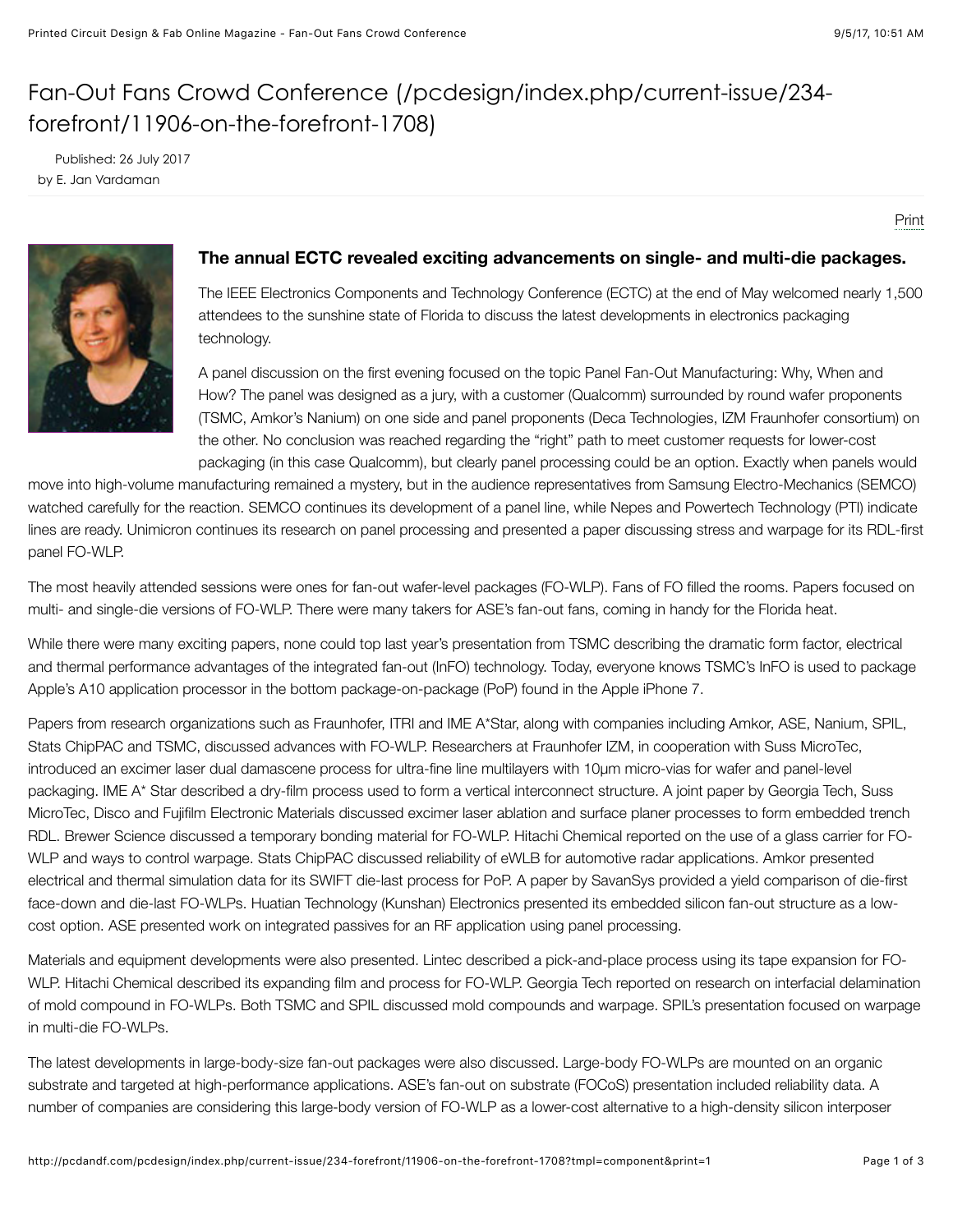solution.

Important WLP developments were also discussed. Qualcomm presented additional data on WLP reliability issues with fine-pitch solder balls (0.35mm) on large die. TSMC discussed risks and issues for WLP for silicon fabricated with low-k dielectric material. IME A\*Star discussed process and reliability for large FO-WLP PoP.

2.5D and 3D integration. Some applications require use of a high-density interposer, either silicon (2.5D) or potentially high-density organic. While potential new users remain concerned about reliability, products with silicon interposers from Xilinx and AMD have been shipping for several years. While the sessions for these topics were not as crowded as in years past, a number of ECTC presentations provided excellent reliability discussions. Cisco described many failure mechanisms introduced by 2.5D and 3D integration, including thin die, through silicon vias (TSVs), chip-to-chip interconnection, backside RDL, microbumps, copper contamination, thermal issues, and electrostatic discharge. Test concerns for high bandwidth memory (HBM) were also addressed. Xilinx presented a paper that discussed the improved reliability obtained for the large silicon interposer using polymer core solder balls.

Hitachi Chemical reported on improved materials for 3D stacking. Brewer Science discussed its materials that provide improvements in the debonding process. Invensas reported on use of thermal direct-bond interconnect for 2.5D and 3D.

Substrate and fine-pitch bump developments. Progress in fine-pitch bumping was reported. A joint paper with CEA-Leti examined assembly with five and 10µm pitch CuSnAg interconnects. Atotech presented the role of surface finish and barrier layers with 20µm pitch copper pillars. IMEC discussed thermal compress bonding (TCB) developments for fine-pitch bumping. A presentation from UCLA focused on TCB for a two to 10µm bump diameter. CEA-Leti provided a reliability assessment of copper pillar bumps for fine-pitch applications. KAIST talked about non-conductive film (NCF) underfill for fine-pitch bumping. Fraunhofer, Georgia Tech and Loughbrough University highlighted new interconnect developments.

Asahi Glass, ASE, Corning and NTK reported on glass substrate developments. A number of presentations focused on embedded technology. Fujitsu described its embedded multilayer thin-film capacitor substrate for a CPU. Infineon discussed laminate chip embedding technology for thin die. GE and Shinko Electric described a new embedded die in flex substrate for power devices. Amkor's J-Devices discussed its embedded die packaging for power devices using a laminate structure with a copper base.

Several sessions covered warpage issues. IME A\*Star discussed developments in warpage control for interposers without TSVs. Huawei discussed reflow warpage caused by the interaction gap between the package and PCB and top and bottom packages in a PoP configuration.

Singulation developments. An entire session focused on singulation process developments with presentations by ASM for laser full cut for WLP and SPTS Technologies on use of plasma dicing for thin die. IME A\*Star described stealth dicing challenges for MEMS.

Automotive electronics. Automotive growth is exciting because of the promise of greater electronics content resulting in revenue growth for the supply chain. A night panel discussion examined automotive electronics applications, developments in powertrain electronics, sensor options, data processing, and wireless communication. A number of papers discussed packages for automotive power modules.

Emerging technology. Emerging topics such as medical electronics included a presentation from A\*Star on a conformal patch sensor used to detect swelling that arises in the subcutaneous tissue layer. This condition normally requires expensive hospitalization. The use of the patch created from a TiCuAu thin-film metallization on an elastic polymer layer can alert medical personnel to signs of swelling.

A session was also devoted to 5G, mmWave and beyond. Presentations included a joint paper from Asahi Glass, NGK, and Georgia Tech discussing 28 and 39GHz transmission lines and antennas on glass substrates for 5G modules. ASE discussed a low-cost organic substrate for mmWave communications. TSMC discussed developments in high-performance chip-partitioned mmWave passive devices on their InFO version of FO-WLP.

Many presentations focused on developments in sensors, including medical applications. A NASA presentation discussed a hightemperature capacitive pressure sensor using silicon carbide (SiC) integrated circuit twin ring oscillators.